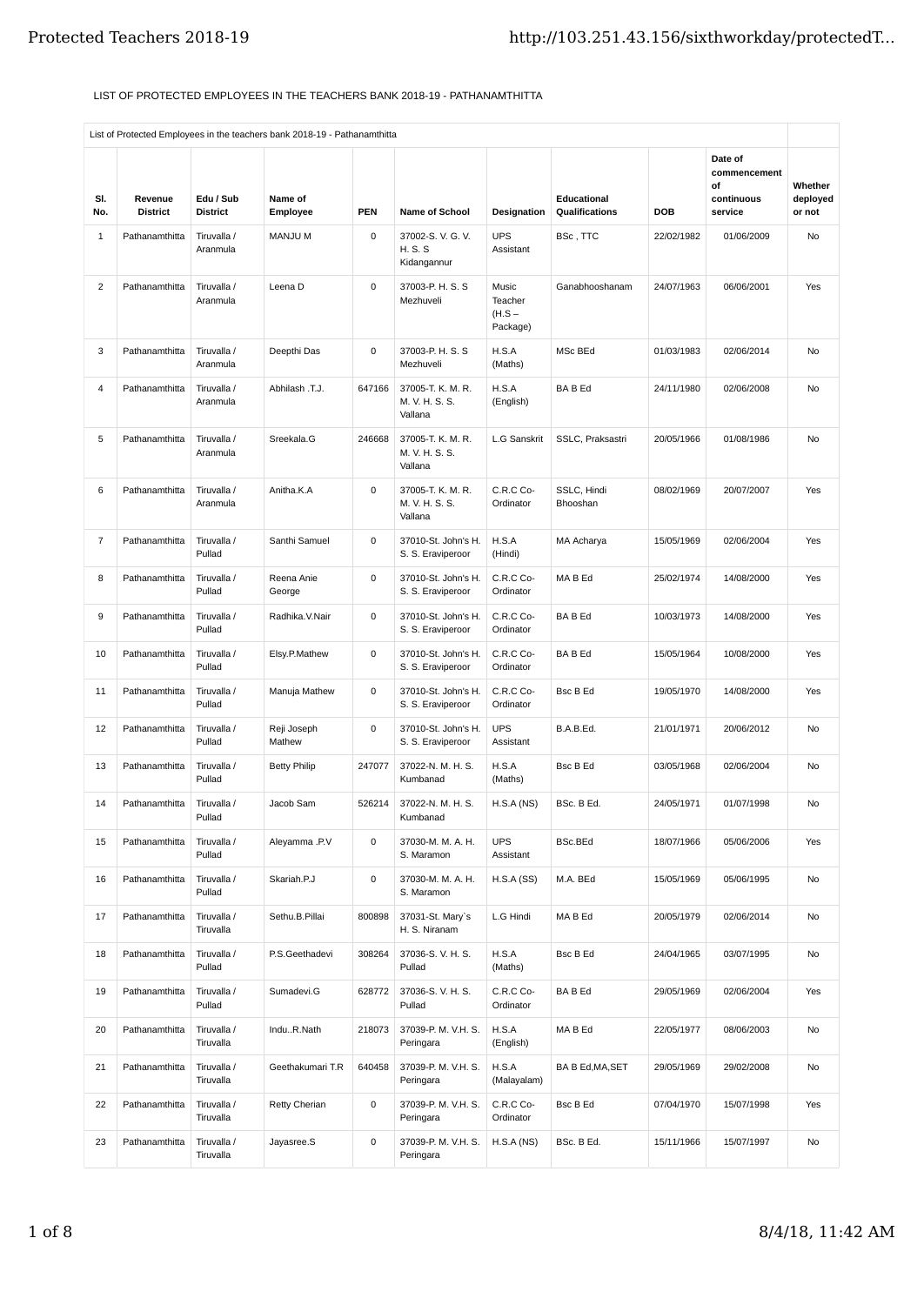| SI.<br>No. | Revenue<br><b>District</b> | Edu / Sub<br><b>District</b>     | Name of<br>Employee   | <b>PEN</b> | <b>Name of School</b>                                   | <b>Designation</b>                         | Educational<br>Qualifications     | <b>DOB</b> | Date of<br>commencement<br>of<br>continuous<br>service | Whether<br>deployed<br>or not |
|------------|----------------------------|----------------------------------|-----------------------|------------|---------------------------------------------------------|--------------------------------------------|-----------------------------------|------------|--------------------------------------------------------|-------------------------------|
| 24         | Pathanamthitta             | Tiruvalla /<br>Tiruvalla         | Sobhakumari.P.S       | 218101     | 37039-P. M. V.H. S.<br>Peringara                        | L.G Hindi                                  | SSLS,<br>Sahithyacharya           | 15/05/1966 | 06/06/1994                                             | Yes                           |
| 25         | Pathanamthitta             | Tiruvalla /<br>Tiruvalla         | Sheela John           | 0          | 37045-S. C. S. H.<br>S. S. Thiruvalla                   | C.R.C Co-<br>Ordinator                     | SSLC, KGTE                        | 30/05/1970 | 01/07/2005                                             | Yes                           |
| 26         | Pathanamthitta             | Tiruvalla /<br>Tiruvalla         | Jessy Varghese        | 298655     | 37049-<br>Balikamadom H. S.<br>S. Thirumoolapuram       | <b>UPS</b><br>Assistant                    | <b>Bsc B Ed</b>                   | 25/05/1968 | 01/06/2011                                             | Yes                           |
| 27         | Pathanamthitta             | Tiruvalla /<br>Tiruvalla         | Manju.P.Kunjumon      | 298670     | 37049-<br>Balikamadom H. S.<br>S. Thirumoolapuram       | <b>UPS</b><br>Assistant                    | M Sc B Ed                         | 12/05/1977 | 01/06/2011                                             | No                            |
| 28         | Pathanamthitta             | Tiruvalla /<br>Tiruvalla         | Julie Jacob           | 219394     | 37049-<br>Balikamadom H. S.<br>S. Thirumoolapuram       | <b>UPS</b><br>Assistant                    | M.Sc. B.Ed.                       | 15/07/1976 | 01/07/2002                                             | No                            |
| 29         | Pathanamthitta             | Tiruvalla /<br>Tiruvalla         | <b>B.Sheeja</b>       | 218202     | 37058-S. N. D. P.<br>H. S. Chathankerv                  | H.S.A<br>(Maths)                           | Bsc B Ed                          | 29/05/1967 | 01/09/1992                                             | <b>No</b>                     |
| 30         | Pathanamthitta             | Tiruvalla /<br>Tiruvalla         | Saifunissa.P          | 0          | 37058-S. N. D. P.<br>H. S. Chathankery                  | L.G Arabic                                 | Arabic TTC                        | 30/05/1978 | 16/07/1998                                             | No                            |
| 31         | Pathanamthitta             | Tiruvalla /<br>Tiruvalla         | Rekha<br>Ramachandran | 534353     | 37217-<br>L.P.S.Karakkal                                | <b>LPS</b><br>Assistant                    | SSLC, TTC                         | 18/05/1971 | 01/06/2005                                             | Yes                           |
| 32         | Pathanamthitta             | Tiruvalla /<br>Tiruvalla         | Minimol.M.R           | 534179     | 37226-<br>L.P.G.S.Muthoor                               | <b>LPS</b><br>Assistant                    | PDC,TTC                           | 17/05/1969 | 02/07/1993                                             | Yes                           |
| 33         | Pathanamthitta             | Tiruvalla /<br>Tiruvalla         | M.P.AnithaKumari      | 534199     | 37226-<br>L.P.G.S.Muthoor                               | <b>LPS</b><br>Assistant                    | PDC,TTC                           | 18/05/1964 | 15/07/1994                                             | Yes                           |
| 34         | Pathanamthitta             | Tiruvalla /<br>Tiruvalla         | Sindhu Cherian        | 546637     | 37255-MD LPS<br>Mannar Church                           | <b>LPS</b><br>Assistant                    | SSLC, PDC, TTC                    | 25/01/1971 | 04/09/2002                                             | Yes                           |
| 35         | Pathanamthitta             | Tiruvalla /<br>Tiruvalla         | Swapnakumari.T.R      | 534045     | 37257-<br>Vadakkumbhagom<br>Central L. P. S,<br>Niranam | <b>LPS</b><br>Assistant                    | SSLC, TTC                         | 30/05/1974 | 12/06/1995                                             | Yes                           |
| 36         | Pathanamthitta             | Tiruvalla /<br>Tiruvalla         | Asha Chandran         | 535463     | 37271-<br>Mangalodayam<br><b>UPS Podiyadi</b>           | L.G Sanskrit<br>(PT)                       | PDC, BA, MA, Sanskrit<br>Sahithya | 09/09/1973 | 05/06/2000                                             | No                            |
| 37         | Pathanamthitta             | Tiruvalla /<br>Pullad            | Anoop T P             | 534923     | 37346-<br>P.T.P.M.U.P.S.<br>Thymaravumkara              | L.G Sanskrit<br>(PT)                       | BA, Sanskrit<br>Praksasthri       | 28/01/1980 | 15/07/2009                                             | No                            |
| 38         | Pathanamthitta             | Tiruvalla /<br>Vennikulam        | S. Deepakumari        | 530688     | 37653-S. N. D. P.<br>U. P. S. Veliyara                  | <b>UPS</b><br>Assistant                    | BSc. BEd                          | 31/05/1969 | 12/06/2000                                             | Yes                           |
| 39         | Pathanamthitta             | Pathanamthitta<br>/ Konni        | Susamma George        | 292198     | 38010-St. George<br>V.H.S.S<br>Attachackal              | C.R.C Co-<br>Ordinator                     | <b>BSC Bed</b>                    | 28/05/1971 | 06/06/2001                                             | Yes                           |
| 40         | Pathanamthitta             | Pathanamthitta<br>/ Kozhencherry | Aneesh<br>Prabhakaran | 258253     | 38026-S.N.D.P.H.S<br>Edappariyaram                      | L.G Hindi                                  | Pree-Degree R B<br>Praveen        | 22/04/1978 | 06/06/2001                                             | No                            |
| 41         | Pathanamthitta             | Pathanamthitta<br>/ Kozhencherry | T Anitha              | 258164     | 38026-S.N.D.P.H.S<br>Edappariyaram                      | <b>UPS</b><br>Assistant                    | TTC,PDC                           | 30/05/1974 | 06/06/1994                                             | Yes                           |
| 42         | Pathanamthitta             | Pathanamthitta<br>/ Kozhencherry | Prasanth Kumar        | 258841     | 38026-S.N.D.P.H.S<br>Edappariyaram                      | Drawing<br>Teacher<br>$(H.S -$<br>Package) | Diploma in Fine Arts              | 20/05/1969 | 05/06/2000                                             | Yes                           |
| 43         | Pathanamthitta             | Pathanamthitta<br>Pathanamthitta | Sreelatha K           | 297887     | 38030-<br>K.R.P.M.H.S.S.<br>Seethathode                 | H.S.A(P.S)                                 | <b>BSC Bed</b>                    | 30/05/1968 | 05/06/2000                                             | No                            |
| 44         | Pathanamthitta             | Pathanamthitta<br>Pathanamthitta | Seena Thomas          | 297814     | 38030-<br>K.R.P.M.H.S.S.<br>Seethathode                 | H.S.A(SS)                                  | <b>BA Bed</b>                     | 15/05/1970 | 02/06/1999                                             | Yes                           |
| 45         | Pathanamthitta             | Pathanamthitta<br>Pathanamthitta | Deepa Nair P M        | 675646     | 38030-<br>K.R.P.M.H.S.S.<br>Seethathode                 | LPS<br>Assistant                           | SSLC, TTC                         | 01/01/1981 | 01/06/2008                                             | Yes                           |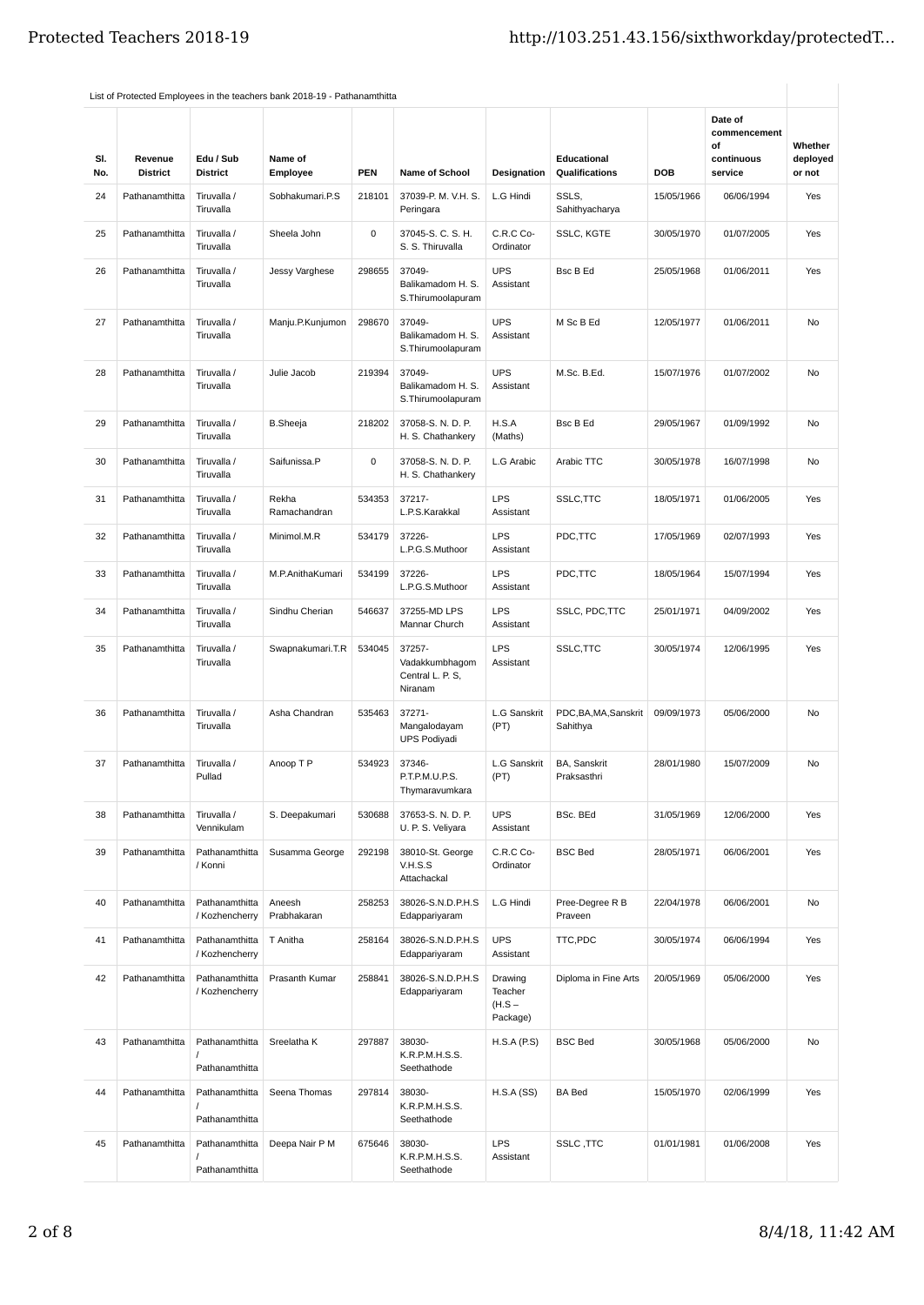| SI.<br>No. | Revenue<br><b>District</b> | Edu / Sub<br><b>District</b>     | Name of<br>Employee  | <b>PEN</b> | <b>Name of School</b>                      | Designation             | Educational<br>Qualifications               | <b>DOB</b> | Date of<br>commencement<br>οf<br>continuous<br>service | Whether<br>deployed<br>or not |
|------------|----------------------------|----------------------------------|----------------------|------------|--------------------------------------------|-------------------------|---------------------------------------------|------------|--------------------------------------------------------|-------------------------------|
| 46         | Pathanamthitta             | Pathanamthitta<br>Pathanamthitta | Sujadevi T S         | 310910     | 38031-V.K.N.M<br>.V.H.S.S<br>Vayyattupuzha | <b>UPS</b><br>Assistant | <b>BSC Bed</b>                              | 29/05/1969 | 04/06/1992                                             | No                            |
| 47         | Pathanamthitta             | Pathanamthitta<br>Pathanamthitta | Jayakumari A G       | 310969     | 38031-V.K.N.M<br>.V.H.S.S<br>Vayyattupuzha | <b>UPS</b><br>Assistant | <b>BSC Bed</b>                              | 23/05/1969 | 24/06/1992                                             | Yes                           |
| 48         | Pathanamthitta             | Pathanamthitta<br>Pathanamthitta | Sreelatha S          | 310905     | 38031-V.K.N.M<br>.V.H.S.S<br>Vayyattupuzha | <b>UPS</b><br>Assistant | MSC Bed                                     | 05/05/1965 | 25/06/1992                                             | Yes                           |
| 49         | Pathanamthitta             | Pathanamthitta<br>Pathanamthitta | Saji P John          | 310987     | 38031-V.K.N.M<br>.V.H.S.S<br>Vayyattupuzha | <b>UPS</b><br>Assistant | <b>BSC Bed</b>                              | 31/05/1966 | 26/07/1993                                             | Yes                           |
| 50         | Pathanamthitta             | Pathanamthitta<br>Pathanamthitta | Sheeja K             | 310933     | 38031-V.K.N.M<br>.V.H.S.S<br>Vayyattupuzha | <b>UPS</b><br>Assistant | <b>BSC Bed</b>                              | 30/05/1965 | 02/06/1997                                             | Yes                           |
| 51         | Pathanamthitta             | Pathanamthitta<br>Pathanamthitta | Priya T              | 540550     | 38031-V.K.N.M<br>.V.H.S.S<br>Vayyattupuzha | <b>LPS</b><br>Assistant | <b>TTC</b>                                  | 30/05/1970 | 07/06/1993                                             | Yes                           |
| 52         | Pathanamthitta             | Pathanamthitta<br>Pathanamthitta | Lali D               | 531919     | 38031-V.K.N.M<br>.V.H.S.S<br>Vayyattupuzha | <b>UPS</b><br>Assistant | <b>BSC Bed</b>                              | 20/02/1963 | 01/06/1992                                             | Yes                           |
| 53         | Pathanamthitta             | Pathanamthitta<br>/ Konni        | SUDARMA.L            | 291374     | 38032-Republican<br>V.H.S.S Konni          | H.S.A(SS)               | MA, BEd                                     | 20/05/1971 | 02/06/2004                                             | <b>No</b>                     |
| 54         | Pathanamthitta             | Pathanamthitta<br>/ Konni        | N K Sasikala         | 293801     | 38035-<br>Amrita.V.H.S.S.<br>Kooni         | H.S.A<br>(Malayalam)    | <b>BA Bed</b>                               | 30/05/1968 | 02/06/2003                                             | <b>No</b>                     |
| 55         | Pathanamthitta             | Pathanamthitta<br>/ Konni        | Sheejakumari R       | 293785     | 38035-<br>Amrita.V.H.S.S.<br>Kooni         | H.S.A<br>(Malayalam)    | <b>BA Bed</b>                               | 20/05/1967 | 14/06/2004                                             | <b>No</b>                     |
| 56         | Pathanamthitta             | Pathanamthitta<br>/ Konni        | R Yamuna Devi        | 617773     | 38035-<br>Amrita.V.H.S.S.<br>Kooni         | H.S.A(NS)               | BSc, BEd, MSc SET                           | 14/11/1970 | 28/07/1995                                             | No                            |
| 57         | Pathanamthitta             | Pathanamthitta<br>/ Konni        | Mony Daniel          | 647057     | 38035-<br>Amrita.V.H.S.S.<br>Kooni         | FT Menial               | <b>SSLC</b>                                 | 10/05/1964 | 06/11/2010                                             | No                            |
| 58         | Pathanamthitta             | Pathanamthitta<br>/ Konni        | Raji Unnikrishnan    | 245897     | 38035-<br>Amrita.V.H.S.S.<br>Kooni         | H.S.A<br>(English)      | <b>BA BEd</b>                               | 22/05/1978 | 02/06/2003                                             | No                            |
| 59         | Pathanamthitta             | Pathanamthitta<br>/ Konni        | Ammini Thomas        | 294914     | 38036-St. George<br>H.S Oottupara          | C.R.C Co-<br>Ordinator  | PDC, Sahithyacharya                         | 10/02/1972 | 02/06/2003                                             | Yes                           |
| 60         | Pathanamthitta             | Pathanamthitta<br>/ Konni        | <b>BINI Sam</b>      | 294947     | 38036-St. George<br>H.S Oottupara          | H.S.A<br>(Malayalam)    | <b>BA Bed</b>                               | 01/03/1974 | 11/10/1999                                             | Yes                           |
| 61         | Pathanamthitta             | Pathanamthitta<br>/ Konni        | <b>Bindhu Thomas</b> | 294933     | 38036-St. George<br>H.S Oottupara          | H.S.A<br>(Maths)        | <b>BSC Bed</b>                              | 16/03/1976 | 02/06/2003                                             | No                            |
| 62         | Pathanamthitta             | Pathanamthitta<br>/ Konni        | Anju V R             | 294937     | 38036-St. George<br>H.S Oottupara          | H.S.A<br>(English)      | <b>BA Bed</b>                               | 31/05/1979 | 21/07/2004                                             | No                            |
| 63         | Pathanamthitta             | Pathanamthitta<br>/ Konni        | Roby T Pappan        | 294916     | 38036-St. George<br>H.S Oottupara          | H.S.A(NS)               | <b>Bsc Bed</b>                              | 11/05/1970 | 01/09/1999                                             | No                            |
| 64         | Pathanamthitta             | Pathanamthitta<br>/ Konni        | Ganga D              | 748227     | 38037-PSV P.M.<br>H.S.S Iravon Konni       | C.R.C Co-<br>Ordinator  | Rashtrabhasha<br>Praveen, Siksha<br>Snathak | 11/02/1974 | 07/06/2006                                             | Yes                           |
| 65         | Pathanamthitta             | Pathanamthitta<br>/ Konni        | Mini Joseph          | 0          | 38037-PSV P.M.<br>H.S.S Iravon Konni       | C.R.C Co-<br>Ordinator  | <b>BA Bed</b>                               | 04/02/1969 | 05/06/2006                                             | Yes                           |
| 66         | Pathanamthitta             | Pathanamthitta<br>/ Konni        | D Anitha             | 299378     | 38037-PSV P.M.<br>H.S.S Iravon Konni       | H.S.A(P.S)              | <b>BSC Bed</b>                              | 24/11/1966 | 03/06/1996                                             | No                            |
| 67         | Pathanamthitta             | Pathanamthitta<br>/ Konni        | Thara G Pillai       | 299414     | 38037-PSV P.M.<br>H.S.S Iravon Konni       | H.S.A(NS)               | <b>BSC Bed</b>                              | 02/12/1973 | 19/06/2000                                             | No                            |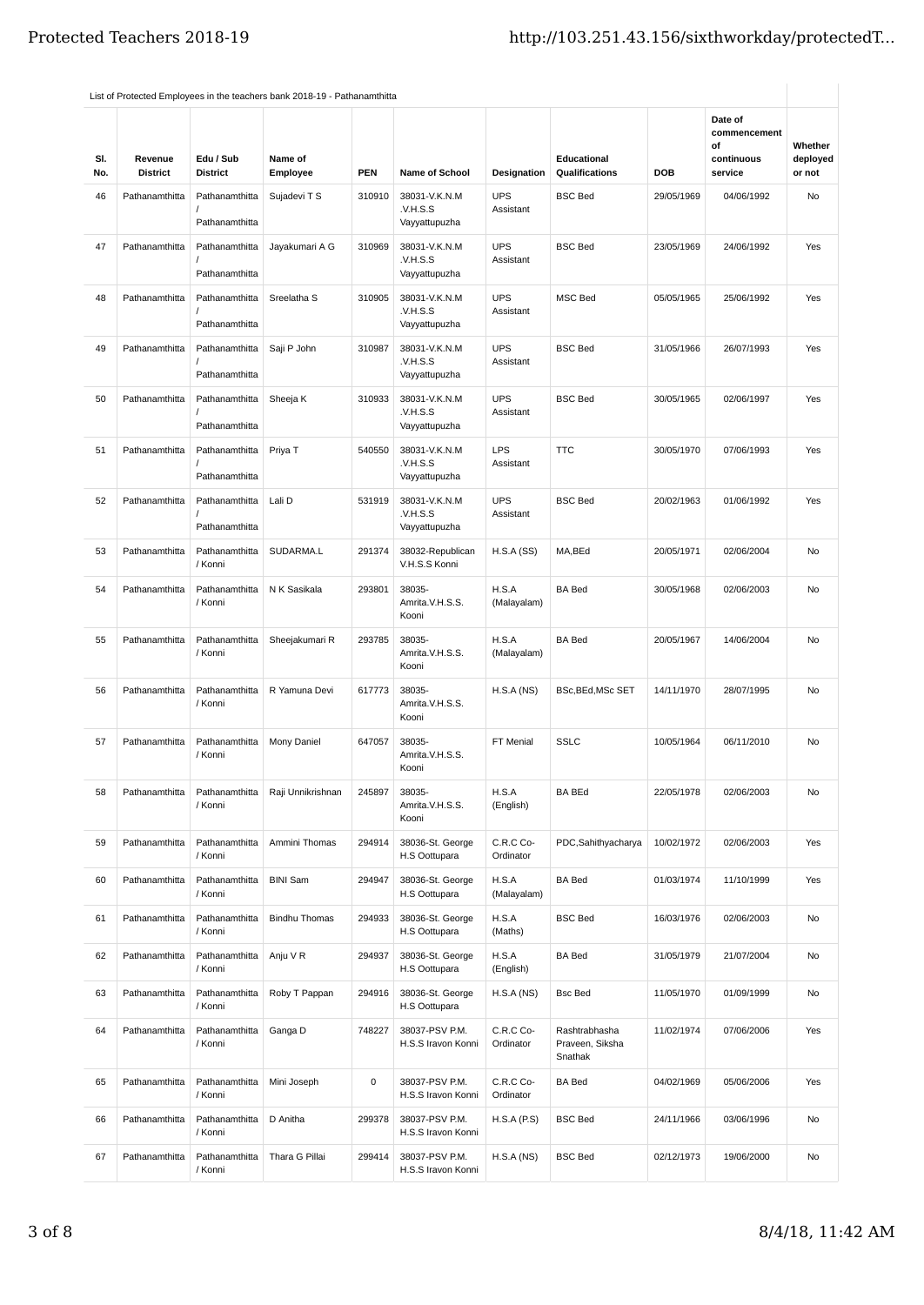| SI.<br>No. | Revenue<br><b>District</b> | Edu / Sub<br><b>District</b>     | Name of<br>Employee            | <b>PEN</b> | Name of School                                       | Designation             | Educational<br><b>Qualifications</b> | <b>DOB</b> | Date of<br>commencement<br>οf<br>continuous<br>service | Whether<br>deployed<br>or not |
|------------|----------------------------|----------------------------------|--------------------------------|------------|------------------------------------------------------|-------------------------|--------------------------------------|------------|--------------------------------------------------------|-------------------------------|
| 68         | Pathanamthitta             | Pathanamthitta<br>/ Konni        | Sindhu A S                     | 299439     | 38037-PSV P.M.<br>H.S.S Iravon Konni                 | H.S.A<br>(Malayalam)    | MA Bed                               | 29/05/1970 | 15/07/1996                                             | No                            |
| 69         | Pathanamthitta             | Pathanamthitta<br>/ Konni        | Kumari A Mini                  | 306797     | 38037-PSV P.M.<br>H.S.S Iravon Konni                 | H.S.A<br>(Malayalam)    | MA Bed                               | 09/05/1969 | 01/06/1999                                             | Yes                           |
| 70         | Pathanamthitta             | Pathanamthitta<br>/ Konni        | C Ullas                        | 306796     | 38037-PSV P.M.<br>H.S.S Iravon Konni                 | H.S.A<br>(Hindi)        | MA Bed                               | 08/03/1971 | 15/07/1999                                             | No                            |
| 71         | Pathanamthitta             | Pathanamthitta<br>/ Konni        | Jyothish S                     | 299212     | 38037-PSV P.M.<br>H.S.S Iravon Konni                 | <b>UPS</b><br>Assistant | <b>BA Bed</b>                        | 30/05/1976 | 01/08/2000                                             | Yes                           |
| 72         | Pathanamthitta             | Pathanamthitta<br>/ Konni        | V Ajitha Kumari                | 668205     | 38037-PSV P.M.<br>H.S.S Iravon Konni                 | <b>UPS</b><br>Assistant | <b>BSC Bed</b>                       | 21/05/1968 | 02/08/2000                                             | Yes                           |
| 73         | Pathanamthitta             | Pathanamthitta<br>/ Konni        | T V Preetha                    | 299213     | 38037-PSV P.M.<br>H.S.S Iravon Konni                 | <b>UPS</b><br>Assistant | <b>BSC Bed</b>                       | 16/01/1976 | 07/08/2000                                             | Yes                           |
| 74         | Pathanamthitta             | Pathanamthitta<br>/ Konni        | V N Sreekala                   | 299247     | 38037-PSV P.M.<br>H.S.S Iravon Konni                 | <b>UPS</b><br>Assistant | <b>BSC Bed</b>                       | 15/01/1972 | 23/07/2001                                             | Yes                           |
| 75         | Pathanamthitta             | Pathanamthitta<br>/ Konni        | Bindhu A S                     | 299228     | 38037-PSV P.M.<br>H.S.S Iravon Konni                 | <b>UPS</b><br>Assistant | <b>BSC Bed</b>                       | 26/09/1972 | 23/07/2001                                             | No                            |
| 76         | Pathanamthitta             | Pathanamthitta<br>/ Konni        | M Rajalekshmi                  | 708055     | 38037-PSV P.M.<br>H.S.S Iravon Konni                 | <b>UPS</b><br>Assistant | <b>BSC Bed</b>                       | 02/06/1972 | 01/06/2010                                             | No                            |
| 77         | Pathanamthitta             | Pathanamthitta<br>/ Konni        | E R Asha Rani                  | 299251     | 38037-PSV P.M.<br>H.S.S Iravon Konni                 | L.G Hindi               | Sahithyacharya                       | 02/04/1972 | 15/07/2005                                             | No                            |
| 78         | Pathanamthitta             | Pathanamthitta<br>/ Konni        | Beena T Daniel                 | 299293     | 38037-PSV P.M.<br>H.S.S Iravon Konni                 | <b>LPS</b><br>Assistant | <b>TTC</b>                           | 12/11/1972 | 01/06/2002                                             | Yes                           |
| 79         | Pathanamthitta             | Pathanamthitta<br>/ Konni        | K Vijayasree                   | 299311     | 38037-PSV P.M.<br>H.S.S Iravon Konni                 | <b>LPS</b><br>Assistant | <b>TTC</b>                           | 31/05/1972 | 23/07/2004                                             | Yes                           |
| 80         | Pathanamthitta             | Pathanamthitta<br>/ Konni        | Renjini Elsy<br>Thomas         | 299323     | 38037-PSV P.M.<br>H.S.S Iravon Konni                 | <b>LPS</b><br>Assistant | PDC,TTC                              | 31/05/1973 | 15/07/2005                                             | Yes                           |
| 81         | Pathanamthitta             | Pathanamthitta<br>/ Konni        | Sreelekshmi V S                | 299325     | 38037-PSV P.M.<br>H.S.S Iravon Konni                 | <b>LPS</b><br>Assistant | TTC,PDC                              | 30/05/1986 | 14/11/2005                                             | No                            |
| 82         | Pathanamthitta             | Pathanamthitta<br>/ Konni        | Dhanya R<br>Chandran           | 748226     | 38037-PSV P.M.<br>H.S.S Iravon Konni                 | C.R.C Co-<br>Ordinator  | <b>BSC Bed</b>                       | 12/12/1979 | 05/06/2006                                             | Yes                           |
| 83         | Pathanamthitta             | Pathanamthitta<br>/ Konni        | Nisha S                        | 0          | 38037-PSV P.M.<br>H.S.S Iravon Konni                 | C.R.C Co-<br>Ordinator  | <b>TTC</b>                           | 25/05/1970 | 07/06/2006                                             | Yes                           |
| 84         | Pathanamthitta             | Pathanamthitta<br>/ Konni        | P Radhadevi                    | 299391     | 38037-PSV P.M.<br>H.S.S Iravon Konni                 | H.S.A(NS)               | <b>BSc BEd</b>                       | 14/06/1963 | 01/06/1988                                             | Yes                           |
| 85         | Pathanamthitta             | Pathanamthitta<br>/ Kozhencherry | Soji Lincy K Sam               | 252864     | 38042-St Mary's<br>Girls High School<br>Kozhencherry | H.S.A<br>(Hindi)        | MA BEd                               | 30/05/1970 | 03/06/1996                                             | No                            |
| 86         | Pathanamthitta             | Pathanamthitta<br>/ Kozhencherry | Junu Philip                    | 255874     | 38042-St Mary's<br>Girls High School<br>Kozhencherry | <b>UPS</b><br>Assistant | <b>BA Bed</b>                        | 25/05/1971 | 05/06/2002                                             | Yes                           |
| 87         | Pathanamthitta             | Pathanamthitta<br>/ Kozhencherry | Anitha Itty                    | 255709     | 38042-St Mary's<br>Girls High School<br>Kozhencherry | C.R.C Co-<br>Ordinator  | MSC Bed                              | 30/05/1971 | 17/01/2000                                             | Yes                           |
| 88         | Pathanamthitta             | Pathanamthitta<br>/ Kozhencherry | Mini George                    | 255568     | 38042-St Mary's<br>Girls High School<br>Kozhencherry | C.R.C Co-<br>Ordinator  | <b>BSC Bed</b>                       | 16/01/1976 | 06/06/2001                                             | Yes                           |
| 89         | Pathanamthitta             | Pathanamthitta<br>/ Kozhencherry | Aniamma Thomas                 | 255013     | 38042-St Mary's<br>Girls High School<br>Kozhencherry | C.R.C Co-<br>Ordinator  | MA Bed                               | 20/05/1969 | 10/10/2000                                             | No                            |
| 90         | Pathanamthitta             | Pathanamthitta<br>/ Kozhencherry | Shiny Elizabeth<br>Mathew      | 734733     | 38042-St Mary's<br>Girls High School<br>Kozhencherry | C.R.C Co-<br>Ordinator  | <b>BA Bed</b>                        | 16/05/1971 | 03/07/2003                                             | Yes                           |
| 91         | Pathanamthitta             | Pathanamthitta<br>/ Kozhencherry | <b>Bindhu Mariam</b><br>Philip | 734732     | 38042-St Mary's<br>Girls High School<br>Kozhencherry | <b>UPS</b><br>Assistant | PDC, TTC                             | 12/07/1980 | 02/06/2003                                             | Yes                           |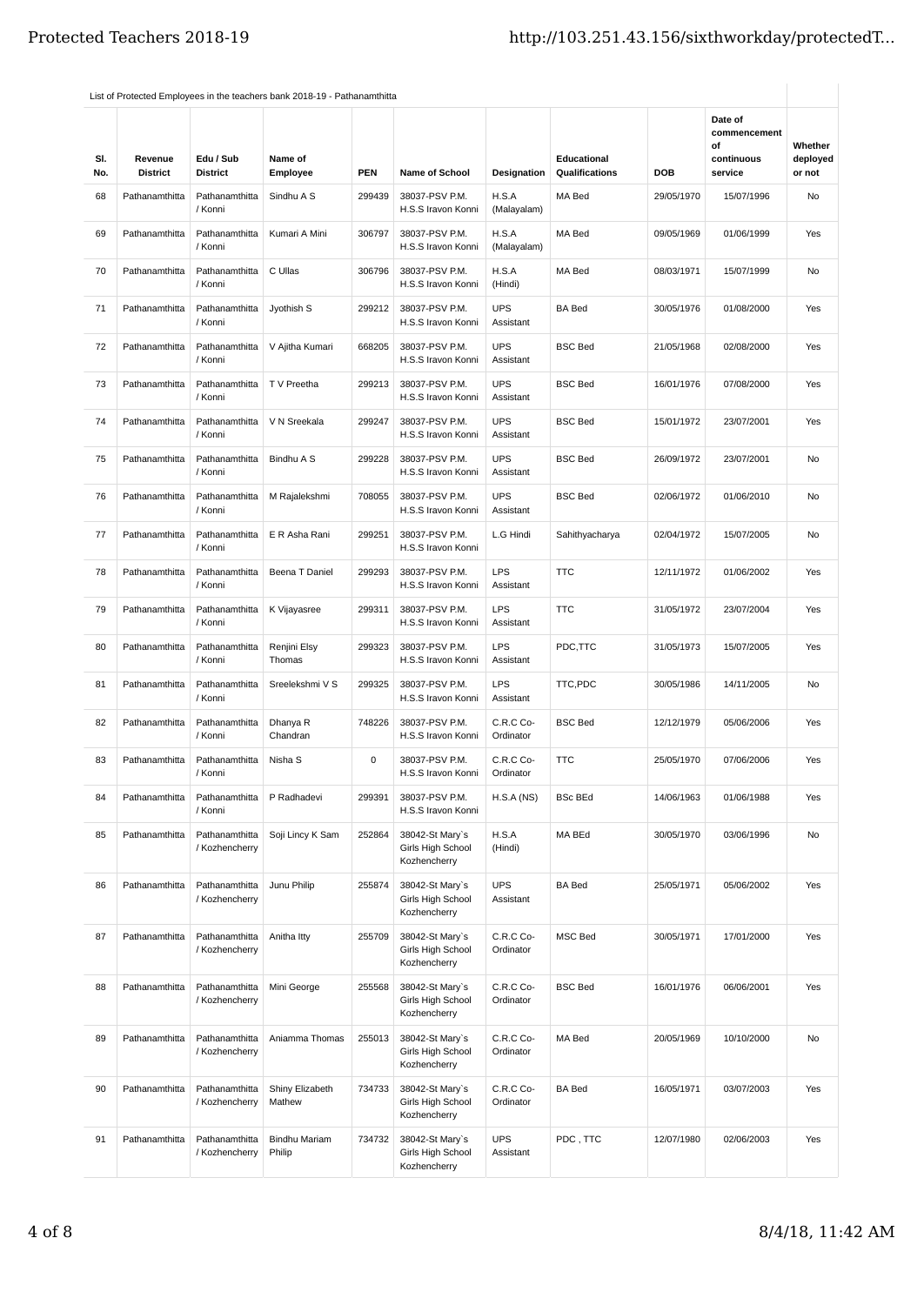| SI.<br>No. | Revenue<br><b>District</b> | Edu / Sub<br><b>District</b>     | Name of<br>Employee    | <b>PEN</b> | <b>Name of School</b>                       | Designation             | Educational<br>Qualifications       | <b>DOB</b> | Date of<br>commencement<br>οf<br>continuous<br>service | Whether<br>deployed<br>or not |
|------------|----------------------------|----------------------------------|------------------------|------------|---------------------------------------------|-------------------------|-------------------------------------|------------|--------------------------------------------------------|-------------------------------|
| 92         | Pathanamthitta             | Pathanamthitta<br>Pathanamthitta | <b>Binu Abraham</b>    | 297075     | 38044-<br>T.T.T.M.V.H.S.S<br>Vadasserikkara | H.S.A(P.S)              | <b>BSC Bed</b>                      | 28/11/1972 | 05/06/2006                                             | No                            |
| 93         | Pathanamthitta             | Pathanamthitta<br>Pathanamthitta | ShinyMolJose           | 207084     | 38044-<br>T.T.T.M.V.H.S.S<br>Vadasserikkara | H.S.A(NS)               | <b>BSC Bed</b>                      | 25/05/1965 | 05/06/2000                                             | Yes                           |
| 94         | Pathanamthitta             | Pathanamthitta<br>Pathanamthitta | Subi George            | 297070     | 38044-<br>T.T.T.M.V.H.S.S<br>Vadasserikkara | H.S.A<br>(Maths)        | <b>BSC Bed</b>                      | 17/05/1973 | 06/06/2001                                             | <b>No</b>                     |
| 95         | Pathanamthitta             | Pathanamthitta<br>Pathanamthitta | Bindhu Abraham         | 297094     | 38044-<br>T.T.T.M.V.H.S.S<br>Vadasserikkara | H.S.A<br>(Maths)        | Msc Bed                             | 17/05/1975 | 05/06/2002                                             | No                            |
| 96         | Pathanamthitta             | Pathanamthitta<br>Pathanamthitta | Deepa K<br>Padmanabhan | 296918     | 38044-<br>T.T.T.M.V.H.S.S<br>Vadasserikkara | H.S.A<br>(Hindi)        | Sahithyacharya                      | 25/05/1974 | 01/06/2007                                             | No                            |
| 97         | Pathanamthitta             | Pathanamthitta<br>Pathanamthitta | <b>Boby Thomas</b>     | 297018     | 38044-<br>T.T.T.M.V.H.S.S<br>Vadasserikkara | <b>UPS</b><br>Assistant | <b>BSC Bed</b>                      | 01/01/1975 | 01/06/2011                                             | <b>No</b>                     |
| 98         | Pathanamthitta             | Pathanamthitta<br>Pathanamthitta | Anitha NS              | 297131     | 38044-<br>T.T.T.M.V.H.S.S<br>Vadasserikkara | C.R.C Co-<br>Ordinator  | <b>BSC Bed</b>                      | 21/05/1972 | 05/06/2002                                             | Yes                           |
| 99         | Pathanamthitta             | Pathanamthitta<br>Pathanamthitta | Deenamma<br>Chacko     | 671740     | 38050-MPV.H.S.S<br>Kumbazha                 | <b>UPS</b><br>Assistant | <b>BSC Bed</b>                      | 30/05/1966 | 01/06/1998                                             | Yes                           |
| 100        | Pathanamthitta             | Pathanamthitta<br>Pathanamthitta | Fr.Abey C<br>Cheriyan  | 331887     | 38050-MPV.H.S.S<br>Kumbazha                 | H.S.A<br>(Malayalam)    | MA Bed                              | 24/05/1978 | 01/06/2011                                             | No                            |
| 101        | Pathanamthitta             | Pathanamthitta<br>Pathanamthitta | Sunil Kumar S          | 671737     | 38050-MPV.H.S.S<br>Kumbazha                 | C.R.C Co-<br>Ordinator  | <b>BSC Bed</b>                      | 18/04/1973 | 05/06/2000                                             | Yes                           |
| 102        | Pathanamthitta             | Pathanamthitta<br>Pathanamthitta | Pathummal Beevi        | 292658     | 38050-MPV.H.S.S<br>Kumbazha                 | L.G Hindi               | <b>SSLC Hindi Vidwan</b>            | 15/07/1962 | 22/06/1989                                             | Yes                           |
| 103        | Pathanamthitta             | Pathanamthitta<br>/ Adoor        | Vishnu B               | 677488     | 38053-P.G.M. Boys<br>H.S Parakode           | H.S.A(P.S)              | MSC Bed                             | 24/05/1983 | 23/08/2007                                             | Yes                           |
| 104        | Pathanamthitta             | Pathanamthitta<br>/ Adoor        | Remya R                | 690557     | 38053-P.G.M. Boys<br>H.S Parakode           | C.R.C Co-<br>Ordinator  | BSc, TTC                            | 15/05/1984 | 02/06/2008                                             | Yes                           |
| 105        | Pathanamthitta             | Pathanamthitta<br>/ Adoor        | Jayasree T G           | 677486     | 38053-P.G.M. Boys<br>H.S Parakode           | C.R.C Co-<br>Ordinator  | <b>BSC Bed</b>                      | 14/05/1975 | 03/06/2008                                             | Yes                           |
| 106        | Pathanamthitta             | Pathanamthitta<br>/ Adoor        | G Manoi                | 298777     | 38053-P.G.M. Boys<br>H.S Parakode           | H.S.A<br>(Malayalam)    | <b>BA Bed</b>                       | 01/04/1975 | 05/06/2000                                             | No                            |
| 107        | Pathanamthitta             | Pathanamthitta<br>/ Adoor        | Sandhya R              | 298822     | 38053-P.G.M. Boys<br>H.S Parakode           | H.S.A<br>(Maths)        | <b>BSC Bed</b>                      | 30/05/1973 | 01/06/1999                                             | No                            |
| 108        | Pathanamthitta             | Pathanamthitta<br>/ Adoor        | Beegum A<br>Mufeeda    | 677481     | 38053-P.G.M. Boys<br>H.S Parakode           | C.R.C Co-<br>Ordinator  | <b>BSC Bed</b>                      | 03/05/1984 | 04/06/2008                                             | Yes                           |
| 109        | Pathanamthitta             | Pathanamthitta<br>/ Adoor        | Snehaletha<br>Panicker | 298789     | 38053-P.G.M. Boys<br>H.S Parakode           | H.S.A<br>(Hindi)        | Rashtra basha<br>praveen Shik sadak | 11/05/1972 | 05/06/2000                                             | No                            |
| 110        | Pathanamthitta             | Pathanamthitta<br>/ Adoor        | Sreepa.S               | 298836     | 38053-P.G.M. Boys<br>H.S Parakode           | <b>UPS</b><br>Assistant | <b>Bsc BEd</b>                      | 05/12/1979 | 01/06/2007                                             | No                            |
| 111        | Pathanamthitta             | Pathanamthitta<br>/ Adoor        | Preetha K R            | 783521     | 38054-Kodumon<br>H.S Kodumon                | C.R.C Co-<br>Ordinator  | <b>BA Bed</b>                       | 22/04/1974 | 13/07/2001                                             | Yes                           |
| 112        | Pathanamthitta             | Pathanamthitta<br>/ Adoor        | Cinimol G S            | 772827     | 38054-Kodumon<br>H.S Kodumon                | C.R.C Co-<br>Ordinator  | MA Bed                              | 01/02/1976 | 27/07/2001                                             | Yes                           |
| 113        | Pathanamthitta             | Pathanamthitta<br>Pathanamthitta | Letha K                | 752183     | 38061-J.M.P.H.S<br>Malayalappuzha           | C.R.C Co-<br>Ordinator  | MA Bed                              | 25/05/1974 | 05/06/2000                                             | Yes                           |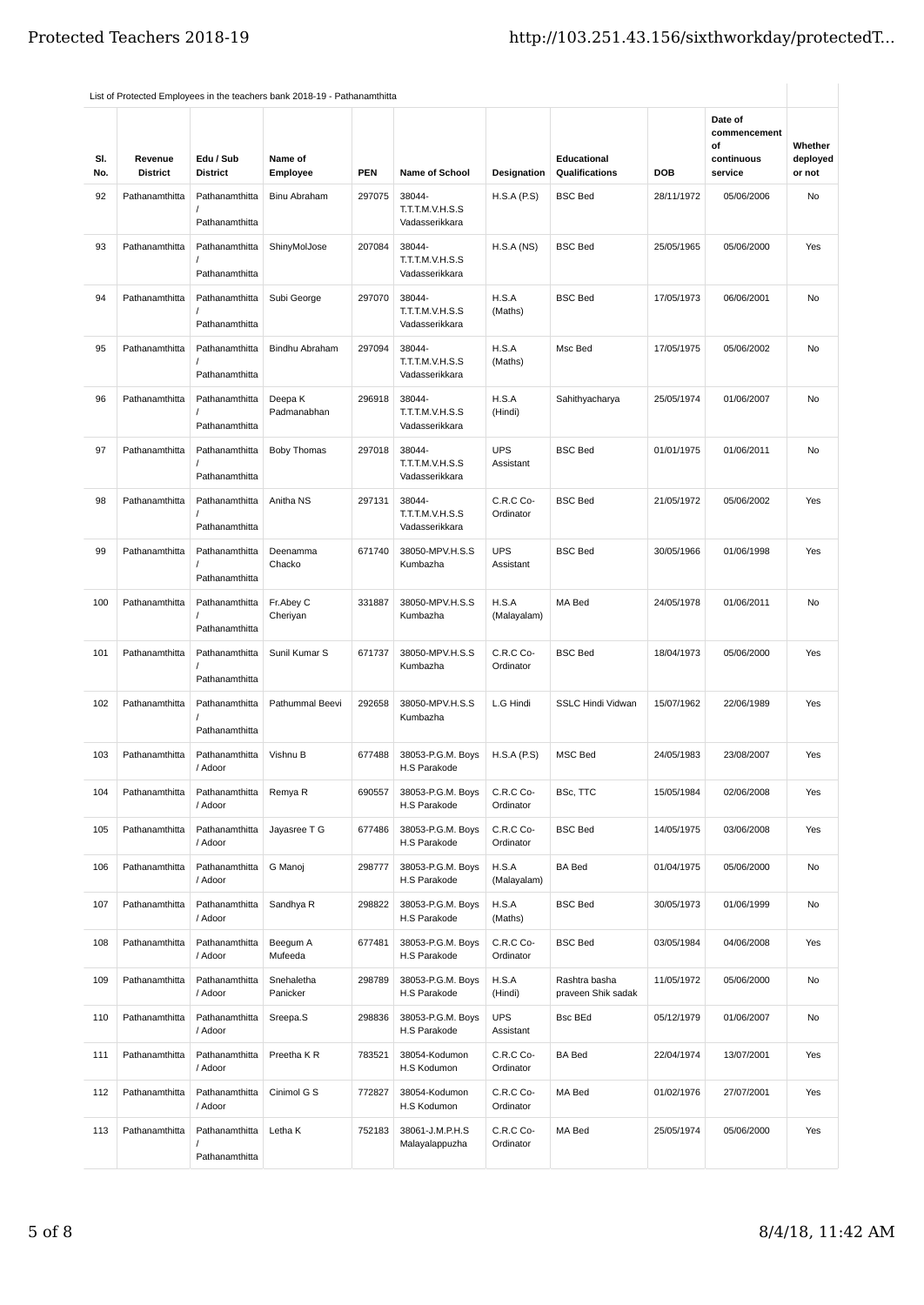| SI.<br>No. | Revenue<br><b>District</b> | Edu / Sub<br><b>District</b>     | Name of<br>Employee  | <b>PEN</b> | <b>Name of School</b>                                          | Designation             | Educational<br><b>Qualifications</b> | <b>DOB</b> | Date of<br>commencement<br>of<br>continuous<br>service | Whether<br>deployed<br>or not |
|------------|----------------------------|----------------------------------|----------------------|------------|----------------------------------------------------------------|-------------------------|--------------------------------------|------------|--------------------------------------------------------|-------------------------------|
| 114        | Pathanamthitta             | Pathanamthitta<br>Pathanamthitta | Sreelekha B          | 752182     | 38061-J.M.P.H.S<br>Malayalappuzha                              | C.R.C Co-<br>Ordinator  | <b>BA Bed</b>                        | 27/05/1966 | 05/06/2000                                             | Yes                           |
| 115        | Pathanamthitta             | Pathanamthitta<br>Pathanamthitta | Prasannakumari<br>CG | 752184     | 38061-J.M.P.H.S<br>Malayalappuzha                              | C.R.C Co-<br>Ordinator  | <b>BSC Bed</b>                       | 20/05/1969 | 20/06/2000                                             | Yes                           |
| 116        | Pathanamthitta             | Pathanamthitta<br>/ Konni        | Binu T S             | 296211     | 38062-Netaji High<br>School Pramadom                           | H.S.A(P.S)              | <b>BSC BEd</b>                       | 31/05/1969 | 05/06/2000                                             | No                            |
| 117        | Pathanamthitta             | Pathanamthitta<br>/ Ranni        | Deepthy S            | 273040     | 38063-High School<br>Ranni Perunad                             | C.R.C Co-<br>Ordinator  | MA Bed                               | 15/05/1974 | 06/06/2001                                             | Yes                           |
| 118        | Pathanamthitta             | Pathanamthitta<br>/ Ranni        | V G Kishore          | 273240     | 38063-High School<br>Ranni Perunad                             | C.R.C Co-<br>Ordinator  | <b>BA Bed</b>                        | 05/07/1979 | 05/06/2006                                             | Yes                           |
| 119        | Pathanamthitta             | Pathanamthitta<br>/ Ranni        | Geetha S             | 273782     | 38063-High School<br>Ranni Perunad                             | C.R.C Co-<br>Ordinator  | <b>BA Bed</b>                        | 28/05/1972 | 01/06/2005                                             | Yes                           |
| 120        | Pathanamthitta             | Pathanamthitta<br>/ Ranni        | Rejani A V           | 273065     | 38063-High School<br>Ranni Perunad                             | <b>UPS</b><br>Assistant | <b>BA Bed</b>                        | 24/05/1980 | 01/06/2005                                             | No                            |
| 121        | Pathanamthitta             | Pathanamthitta<br>/ Ranni        | Beena T.S            | 273110     | 38063-High School<br>Ranni Perunad                             | H.S.A(P.S)              | Bsc BEd                              | 20/05/1972 | 06/06/2001                                             | No                            |
| 122        | Pathanamthitta             | Pathanamthitta<br>/ Ranni        | Santhi Sasidharan    | 216646     | 38065-St. Joseph's<br>H.S Naranamoozhy                         | H.S.A<br>(Sanskrit)     | MA Vedantha BEd<br><b>NET</b>        | 01/06/1983 | 20/06/2012                                             | No                            |
| 123        | Pathanamthitta             | Pathanamthitta<br>/ Ranni        | Saiju Zacharia       | 692819     | 38065-St. Joseph's<br>H.S Naranamoozhy                         | C.R.C Co-<br>Ordinator  | <b>BSC Bed, MA Hindi</b>             | 30/05/1978 | 02/06/2004                                             | Yes                           |
| 124        | Pathanamthitta             | Pathanamthitta<br>/ Ranni        | Jessy Philip         | 281726     | 38067-Ebenezer<br>H.S Ettichuvadu                              | L.G Hindi               | Hindi Bhooshan                       | 28/07/1967 | 02/07/1992                                             | No                            |
| 125        | Pathanamthitta             | Pathanamthitta<br>Pathanamthitta | Binu P K             | 124984     | 38072-H.S<br>Valiyakulam                                       | H.S.A<br>(Malayalam)    | <b>BA Bed</b>                        | 28/04/1978 | 01/06/2012                                             | No                            |
| 126        | Pathanamthitta             | Pathanamthitta<br>Pathanamthitta | Mahima V             | 675651     | 38072-H.S<br>Valiyakulam                                       | H.S.A<br>(English)      | BA BEd                               | 01/05/1980 | 01/06/2009                                             | Yes                           |
| 127        | Pathanamthitta             | Pathanamthitta<br>/ Ranni        | Sindhu P Nair        | 674381     | 38074-P C H S<br>Pulloopuram                                   | H.S.A<br>(Malayalam)    | <b>BA Bed</b>                        | 30/03/1977 | 02/06/2008                                             | No                            |
| 128        | Pathanamthitta             | Pathanamthitta<br>/ Ranni        | Jayasree P K         | 281031     | 38074-P C H S<br>Pulloopuram                                   | UPS<br>Assistant        | <b>BA Bed</b>                        | 02/03/1973 | 02/06/2004                                             | No                            |
| 129        | Pathanamthitta             | Pathanamthitta<br>/ Ranni        | ASha G               | 280977     | 38074-P C H S<br>Pulloopuram                                   | L.G Hindi               | Hindi<br>Bhooshan, Acharya           | 28/05/1971 | 01/06/1999                                             | No                            |
| 130        | Pathanamthitta             | Pathanamthitta<br>/ Ranni        | Ambili .N            | 280899     | 38074-P C H S<br>Pulloopuram                                   | H.S.A(SS)               | <b>BA BEd</b>                        | 21/04/1972 | 03/06/1996                                             | No                            |
| 131        | Pathanamthitta             | Pathanamthitta<br>/ Ranni        | Priya s              | 281111     | 38074-P C H S<br>Pulloopuram                                   | H.S.A<br>(Maths)        | MSc BEd                              | 06/05/1975 | 01/07/1998                                             | No                            |
| 132        | Pathanamthitta             | Pathanamthitta<br>/ Adoor        | <b>Blessy Philip</b> | 307945     | 38086-AMRITA<br><b>GIRLS HIGH</b><br><b>SCHOOL</b><br>PARAKODE | H.S.A(P.S)              | <b>BSC Bed</b>                       | 31/03/1978 | 26/06/2003                                             | No                            |
| 133        | Pathanamthitta             | Pathanamthitta<br>/ Adoor        | Thara Chandran       | 307875     | 38086-AMRITA<br><b>GIRLS HIGH</b><br><b>SCHOOL</b><br>PARAKODE | H.S.A<br>(Malayalam)    | MA Bed                               | 30/05/1973 | 05/06/2006                                             | No                            |
| 134        | Pathanamthitta             | Pathanamthitta<br>/ Adoor        | V.S Manju            | 307852     | 38086-AMRITA<br><b>GIRLS HIGH</b><br><b>SCHOOL</b><br>PARAKODE | H.S.A<br>(Hindi)        | <b>SSLC HINDI</b><br><b>ACHARAYA</b> | 30/04/1975 | 05/06/2002                                             | No                            |
| 135        | Pathanamthitta             | Pathanamthitta<br>/ Adoor        | R Priya              | 307973     | 38086-AMRITA<br><b>GIRLS HIGH</b><br><b>SCHOOL</b><br>PARAKODE | H.S.A<br>(Maths)        | <b>BSC Bed</b>                       | 16/05/1975 | 01/06/1998                                             | Yes                           |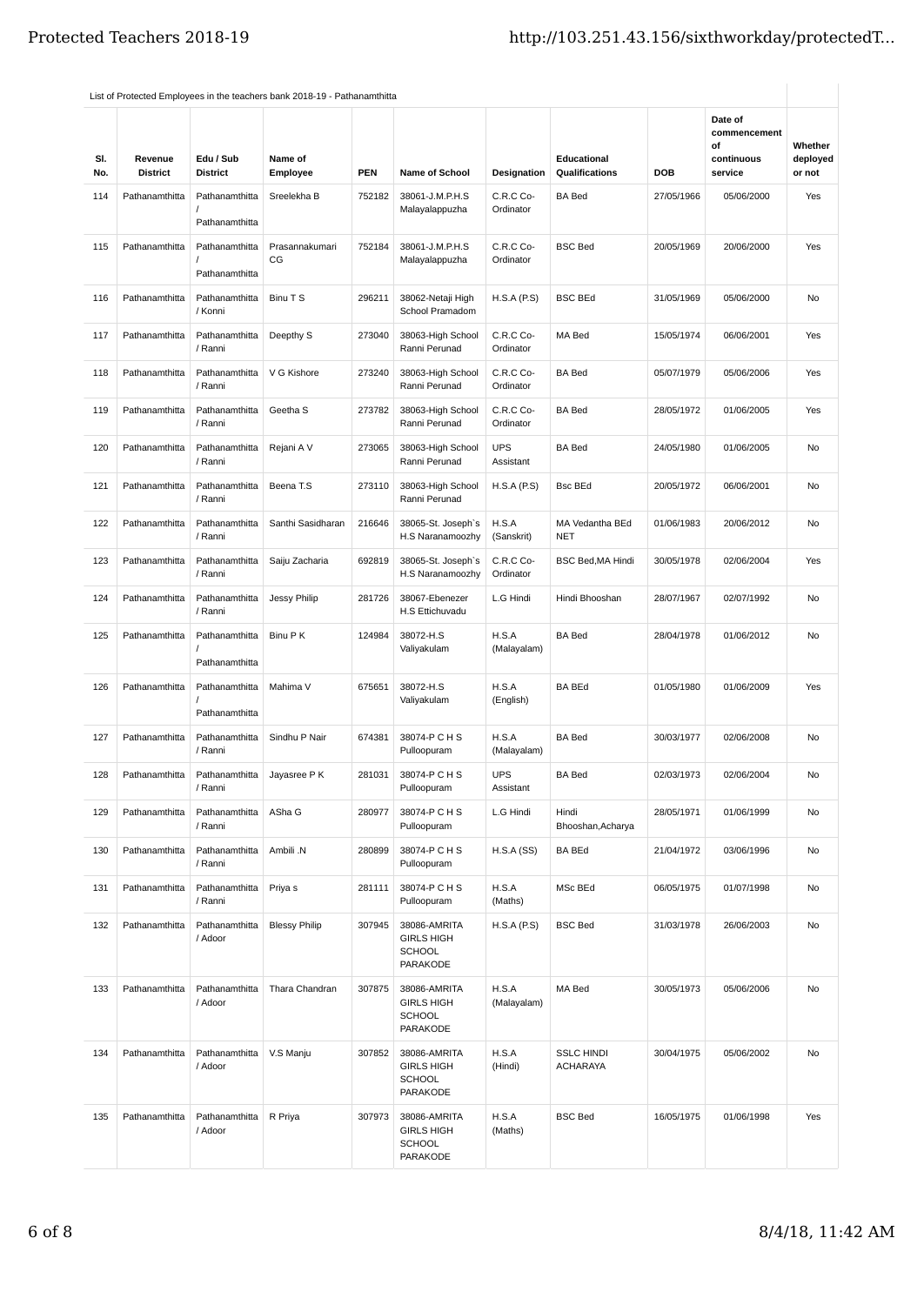| SI.<br>No. | Revenue<br><b>District</b> | Edu / Sub<br><b>District</b> | Name of<br>Employee      | <b>PEN</b> | Name of School                                | <b>Designation</b>                                     | Educational<br>Qualifications                | <b>DOB</b> | Date of<br>commencement<br>of<br>continuous<br>service | Whether<br>deployed<br>or not |
|------------|----------------------------|------------------------------|--------------------------|------------|-----------------------------------------------|--------------------------------------------------------|----------------------------------------------|------------|--------------------------------------------------------|-------------------------------|
| 136        | Pathanamthitta             | Pathanamthitta<br>/ Pandalam | Radhamony KG             | 0          | 38096-Panchayat<br>H.S.S Kulanada             | C.R.C Co-<br>Ordinator                                 | Sahithyacharya                               | 28/05/1967 | 07/06/1999                                             | Yes                           |
| 137        | Pathanamthitta             | Pathanamthitta<br>/ Pandalam | Shereefa Beevi           | 778297     | 38096-Panchayat<br>H.S.S Kulanada             | C.R.C Co-<br>Ordinator                                 | <b>BSC Bed</b>                               | 26/05/1963 | 01/06/1999                                             | Yes                           |
| 138        | Pathanamthitta             | Pathanamthitta<br>/ Pandalam | Raji. S                  | 603192     | 38096-Panchayat<br>H.S.S Kulanada             | C.R.C Co-<br>Ordinator                                 | MA Bed                                       | 30/05/1971 | 29/10/2001                                             | Yes                           |
| 139        | Pathanamthitta             | Pathanamthitta<br>/ Pandalam | Prajith<br>Prasannakumar | 309523     | 38098-S.V.H.S<br>Pongalady                    | C.R.C Co-<br>Ordinator                                 | <b>BA Bed</b>                                | 10/08/1979 | 01/06/2005                                             | Yes                           |
| 140        | Pathanamthitta             | Pathanamthitta<br>/ Pandalam | Jayash J S               | 692143     | 38098-S.V.H.S<br>Pongalady                    | C.R.C Co-<br>Ordinator                                 | Sahithyacharya                               | 25/05/1978 | 05/06/2006                                             | Yes                           |
| 141        | Pathanamthitta             | Pathanamthitta<br>/ Pandalam | Faizal M                 | 399389     | 38099-St. Paul`s<br><b>HS Nariyapuram</b>     | Physical<br>Education<br>Teacher<br>(H.S -<br>Package) | PDC CPED                                     | 26/10/1978 | 22/10/2003                                             | Yes                           |
| 142        | Pathanamthitta             | Pathanamthitta<br>/ Pandalam | Harikumar s              | 309314     | 38099-St. Paul`s<br><b>HS Nariyapuram</b>     | L.G Hindi                                              | <b>SSLC HINDI</b><br><b>BHOOSHAN</b>         | 26/01/1967 | 01/07/1993                                             | No                            |
| 143        | Pathanamthitta             | Pathanamthitta<br>/ Pandalam | Suja Philip C            | 309326     | 38099-St. Paul`s<br>HS Nariyapuram            | <b>UPS</b><br>Assistant                                | MSc BEd                                      | 27/05/1968 | 06/06/1994                                             | No                            |
| 144        | Pathanamthitta             | Pathanamthitta<br>/ Adoor    | Alex George              | 310578     | 38102-St. Thomas<br>H.S. Kadampanad           | H.S.A<br>(Maths)                                       | <b>BSC BEd</b>                               | 24/05/1973 | 02/01/1995                                             | No                            |
| 145        | Pathanamthitta             | Pathanamthitta<br>/ Adoor    | Daisamma Koshy           | 310620     | 38102-St. Thomas<br>H.S. Kadampanad           | H.S.A(P.S)                                             | <b>Bsc BEd</b>                               | 30/05/1969 | 06/06/2001                                             | No                            |
| 146        | Pathanamthitta             | Pathanamthitta<br>/ Adoor    | Jessy S<br>Kallareckal   | 308833     | 38104-<br>P.U.S.P.M.H.S.<br>Pallickal         | <b>UPS</b><br>Assistant                                | <b>BSC BEd</b>                               | 29/06/1967 | 07/06/1993                                             | No                            |
| 147        | Pathanamthitta             | Pathanamthitta<br>/ Adoor    | P Suma                   | 308822     | 38104-<br>P.U.S.P.M.H.S.<br>Pallickal         | <b>UPS</b><br>Assistant                                | <b>BSC Bed</b>                               | 15/06/1962 | 15/06/1995                                             | No                            |
| 148        | Pathanamthitta             | Pathanamthitta<br>/ Adoor    | N Meenakumari            | 308838     | 38104-<br>P.U.S.P.M.H.S.<br>Pallickal         | <b>UPS</b><br>Assistant                                | <b>BSC Bed</b>                               | 27/05/1969 | 07/06/1993                                             | Yes                           |
| 149        | Pathanamthitta             | Pathanamthitta<br>/ Adoor    | Raji .N .Nair            | 536702     | 38256-G.P.M.U.P.S<br>Bhoothamkara             | <b>LPS</b><br>Assistant                                | B.Sc B.Ed                                    | 13/02/1971 | 09/12/1996                                             | No                            |
| 150        | Pathanamthitta             | Pathanamthitta<br>/ Adoor    | Maya Gopinath            | 536711     | 38256-G.P.M.U.P.S<br>Bhoothamkara             | <b>UPS</b><br>Assistant                                | BSc, BEd                                     | 20/02/1975 | 19/06/1997                                             | No                            |
| 151        | Pathanamthitta             | Pathanamthitta<br>/ Adoor    | R.Manorama               | 536708     | 38256-G.P.M.U.P.S<br>Bhoothamkara             | LPS<br>Assistant                                       | Bsc.B Ed                                     | 18/05/1971 | 10/12/1996                                             | No                            |
| 152        | Pathanamthitta             | Pathanamthitta<br>/ Adoor    | Susan Koshy              | 565845     | 38260-St. George<br>Ashram U.P.S<br>Chayalode | L.G Hindi                                              | S.S.C, Hindi<br>Booshan, Sahithya<br>Acharya | 30/05/1972 | 02/06/2004                                             | No                            |
| 153        | Pathanamthitta             | Pathanamthitta<br>/ Adoor    | Jayasree.P.R             | 565250     | 38265-S.K.V U.P.S<br>Mundappally              | <b>UPS</b><br>Assistant                                | BSc, BEd                                     | 30/05/1967 | 05/06/2000                                             | No                            |
| 154        | Pathanamthitta             | Pathanamthitta<br>/ Adoor    | Sheeja.M                 | 565855     | 38265-S.K.V U.P.S<br>Mundappally              | <b>UPS</b><br>Assistant                                | BSc, BEd                                     | 24/06/1971 | 01/06/2011                                             | No                            |
| 155        | Pathanamthitta             | Pathanamthitta<br>/ Adoor    | Jaya.P.Chacko            | 537545     | 38266-St. George<br>U.P.S Nedumon             | <b>UPS</b><br>Assistant                                | BSc, BEd                                     | 28/05/1968 | 02/06/2008                                             | No                            |
| 156        | Pathanamthitta             | Pathanamthitta<br>/ Adoor    | Mini.G                   | 536565     | 38267-N.S U.P.S<br>Parakode                   | <b>UPS</b><br>Assistant                                | BSc, BEd                                     | 30/05/1965 | 30/07/1993                                             | No                            |
| 157        | Pathanamthitta             | Pathanamthitta<br>/ Adoor    | Jayakumari.N             | 536557     | 38267-N.S U.P.S<br>Parakode                   | <b>UPS</b><br>Assistant                                | BSc.BEd                                      | 18/01/1964 | 07/06/1993                                             | No                            |
| 158        | Pathanamthitta             | Pathanamthitta<br>/ Adoor    | Smitha.K.Sathyan         | 564376     | 38268-T.K.M.V<br>U.P.S Pannivizha             | C.R.C Co-<br>Ordinator                                 | BSc, BEd                                     | 25/05/1974 | 01/06/1998                                             | Yes                           |
| 159        | Pathanamthitta             | Pathanamthitta<br>/ Adoor    | Sreekala.P               | 564378     | 38268-T.K.M.V<br>U.P.S Pannivizha             | C.R.C Co-<br>Ordinator                                 | MA, BEd                                      | 08/05/1968 | 15/07/2002                                             | Yes                           |